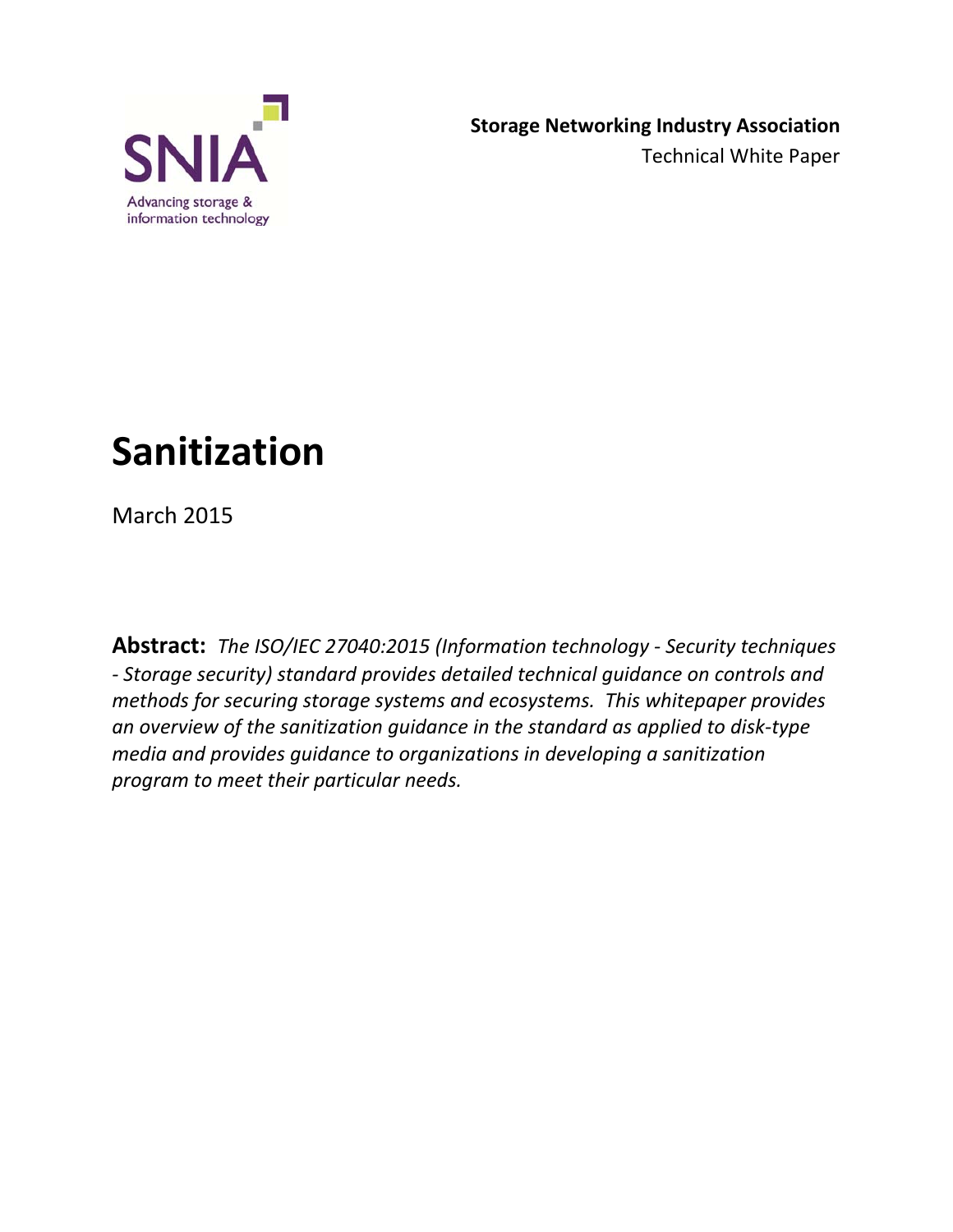#### USAGE

The SNIA hereby grants permission for individuals to use this document for personal use only, and for corporations and other business entities to use this document for internal use only (including internal copying, distribution, and display) provided that:

- 1. Any text, diagram, chart, table or definition reproduced shall be reproduced in its entirety with no alteration, and,
- 2. Any document, printed or electronic, in which material from this document (or any portion hereof) is reproduced shall acknowledge the SNIA copyright on that material, and shall credit the SNIA for granting permission for its reuse.

Other than as explicitly provided above, you may not make any commercial use of this document, sell any or this entire document, or distribute this document to third parties. All rights not explicitly granted are expressly reserved to SNIA.

Permission to use this document for purposes other than those enumerated above may be requested by e-mailing tcmd@snia.org. Please include the identity of the requesting individual and/or company and a brief description of the purpose, nature, and scope of the requested use.

All code fragments, scripts, data tables, and sample code in this SNIA document are made available under the following license:

BSD 3-Clause Software License

Copyright (c) 2014, The Storage Networking Industry Association.

Redistribution and use in source and binary forms, with or without modification, are permitted provided that the following conditions are met:

\* Redistributions of source code must retain the above copyright notice, this list of conditions and the following disclaimer.

\* Redistributions in binary form must reproduce the above copyright notice, this list of conditions and the following disclaimer in the documentation and/or other materials provided with the distribution.

\* Neither the name of The Storage Networking Industry Association (SNIA) nor the names of its contributors may be used to endorse or promote products derived from this software without specific prior written permission.

THIS SOFTWARE IS PROVIDED BY THE COPYRIGHT HOLDERS AND CONTRIBUTORS "AS IS" AND ANY EXPRESS OR IMPLIED WARRANTIES, INCLUDING, BUT NOT LIMITED TO, THE IMPLIED WARRANTIES OF MERCHANTABILITY AND FITNESS FOR A PARTICULAR PURPOSE ARE DISCLAIMED. IN NO EVENT SHALL THE COPYRIGHT OWNER OR CONTRIBUTORS BE LIABLE FOR ANY DIRECT, INDIRECT, INCIDENTAL, SPECIAL, EXEMPLARY, OR CONSEQUENTIAL DAMAGES (INCLUDING, BUT NOT LIMITED TO, PROCUREMENT OF SUBSTITUTE GOODS OR SERVICES; LOSS OF USE, DATA, OR PROFITS; OR BUSINESS INTERRUPTION) HOWEVER CAUSED AND ON ANY THEORY OF LIABILITY, WHETHER IN CONTRACT, STRICT LIABILITY, OR TORT (INCLUDING NEGLIGENCE OR OTHERWISE) ARISING IN ANY WAY OUT OF THE USE OF THIS SOFTWARE, EVEN IF ADVISED OF THE POSSIBILITY OF SUCH DAMAGE.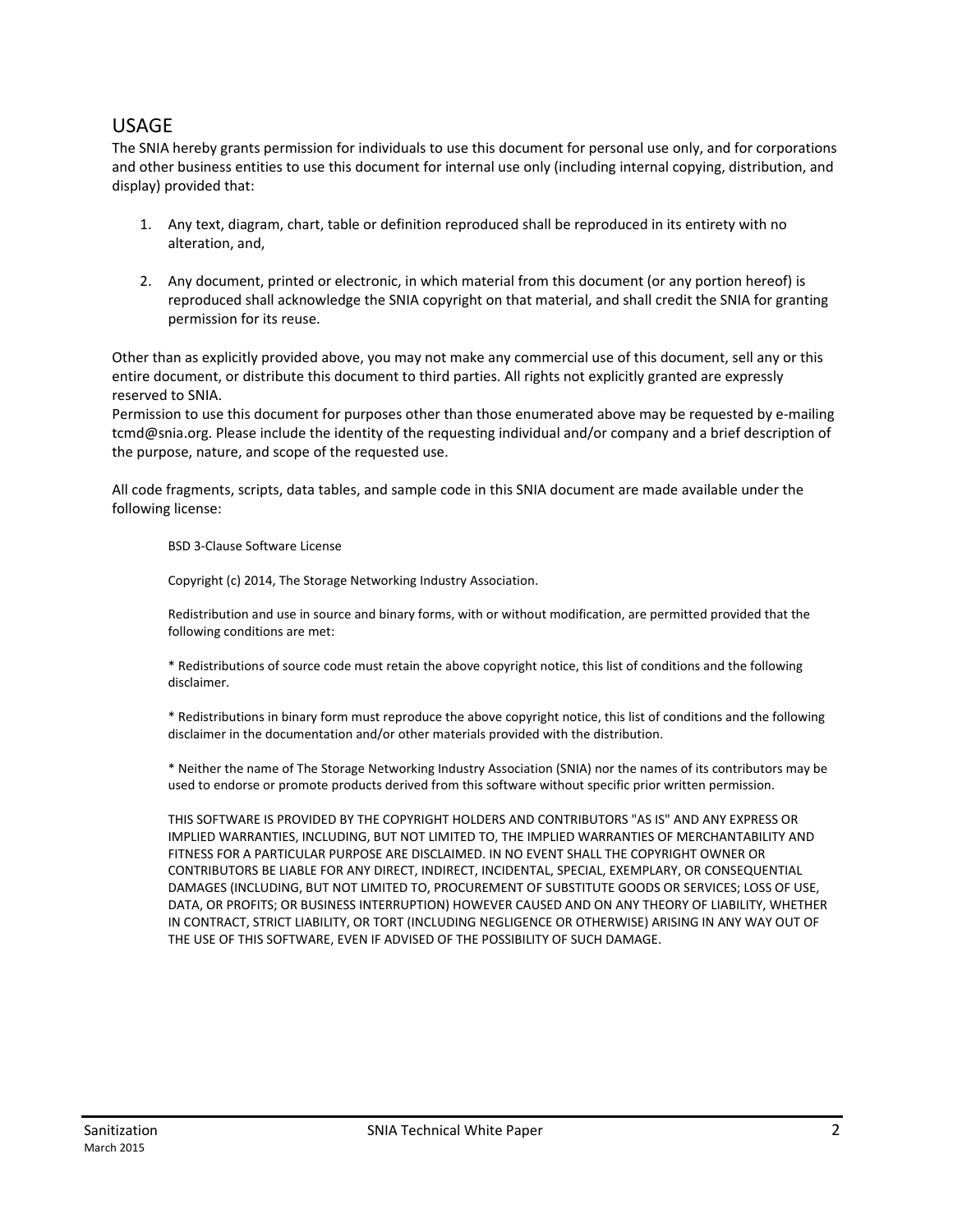#### DISCLAIMER

The information contained in this publication is subject to change without notice. The SNIA makes no warranty of any kind with regard to this specification, including, but not limited to, the implied warranties of merchantability and fitness for a particular purpose. The SNIA shall not be liable for errors contained herein or for incidental or consequential damages in connection with the furnishing, performance, or use of this specification.

Suggestions for revisions should be directed to http://www.snia.org/feedback/.

Copyright © 2015 SNIA. All rights reserved. All other trademarks or registered trademarks are the property of their respective owners.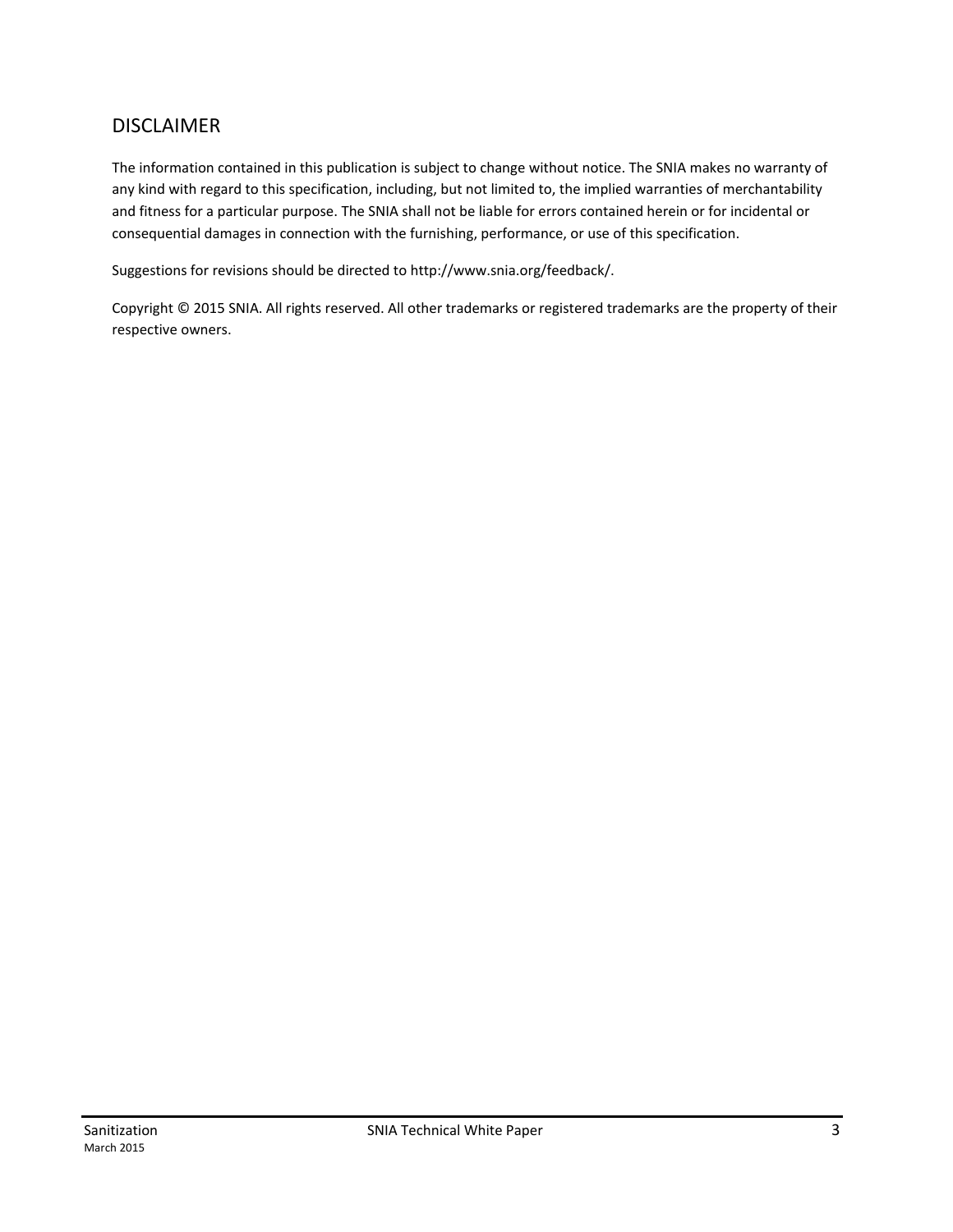## **Revision History**

| <b>Revision</b>                 | Date     | <b>Sections</b> | Originator:           | <b>Comments</b>    |
|---------------------------------|----------|-----------------|-----------------------|--------------------|
|                                 |          |                 |                       |                    |
|                                 |          | All             | <b>Richard Austin</b> | Initial Draft      |
| <i>V1.0 R0</i>                  | 3/4/2015 |                 |                       |                    |
|                                 |          | All             | <b>Richard Austin</b> | <b>Final Draft</b> |
| V <sub>1.0</sub> R <sub>1</sub> | 3/5/2015 |                 |                       |                    |

Suggestion for changes or modifications to this document should be submitted at http://www.snia.org/feedback/.

## **Foreword**

This is one of a series of whitepapers prepared by the SNIA Security Technical Working Group to provide an introduction and overview of important topics in ISO/IEC 27040:2015, *Information technology – Security techniques – Storage security*. While not intended to replace the standard, they provide additional explanations and guidance beyond that found in the actual standard.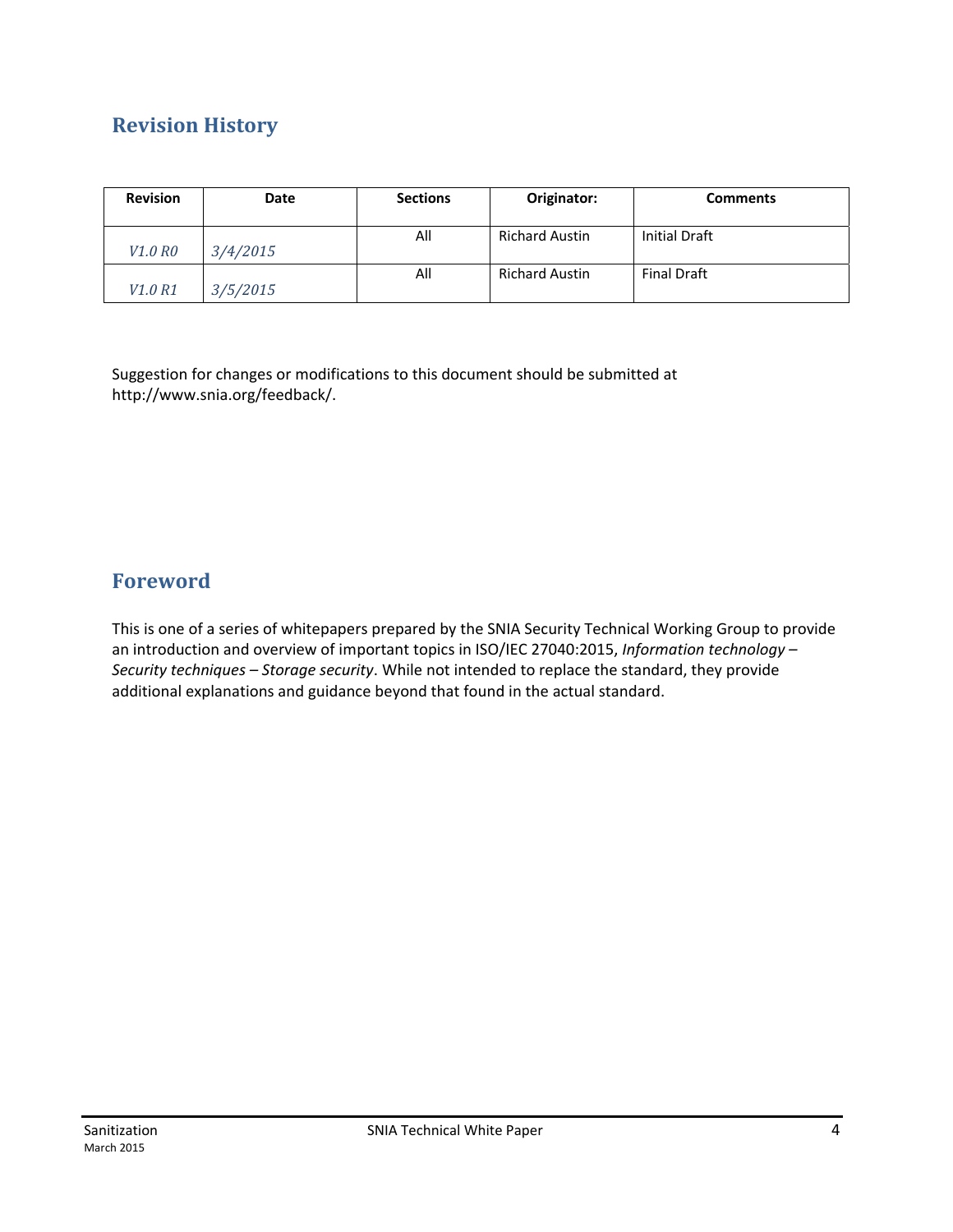## **Executive Summary**

Sanitization addresses a risk as old as reusable storage devices themselves: disclosure of information via reuse or disposal of storage media. Though originally as easy as assuring that magnetic media was degaussed before reuse or disposal, advances in technology and new storage media types have increased the complexity of the sanitization process while society as a whole is becoming increasingly intolerant of data stewards who put their information at risk.

This document provides an overview of the sanitization guidance provided in ISO/IEC 27040 and will assist organizations in developing a sanitization program that meets their needs. As sanitization decisions may have implications for retention, discovery holds and other regulatory or legal matters, the users of this document are advised to consult with competent legal counsel before implementing its guidance. Nothing in this document should be construed as legal advice or opinion.

## **1 Introduction**

The purpose of sanitization is, not too surprisingly, to sanitize storage media. "Sanitize" means rendering the data on the media infeasible to recover for a given level of effort.<sup>1</sup> The "level of effort" is an important concept as it will motivate decisions regarding the sanitization process and its implementation. As will be covered later, the more valuable the information, the more effort an adversary might be willing to invest in recovering it and the more careful an organization must be in its choice of a sanitization method.

Sanitization is required by four basic types of concerns:

- 1. In many jurisdictions, loss of control of media containing protected information is being regarded as equivalent to disclosing that information. This may mean that breach notifications must be performed and liability for regulatory or other legal penalties may be incurred.
- 2. Developing privacy requirements (such as the European Union "Right to be forgotten") may require that data not be just "deleted" but also sanitized to assure it is resistant to recovery.
- 3. It may be a requirement. Defense contractors and other agencies that deal in national security information must comply with regulations governing sanitization.
- 4. Limiting the scope of information subject to electronic discovery organizations generally want to limit the amount of information that is potentially subject to

 $\overline{a}$ 

<sup>1</sup> ISO/IEC 27040, p. 5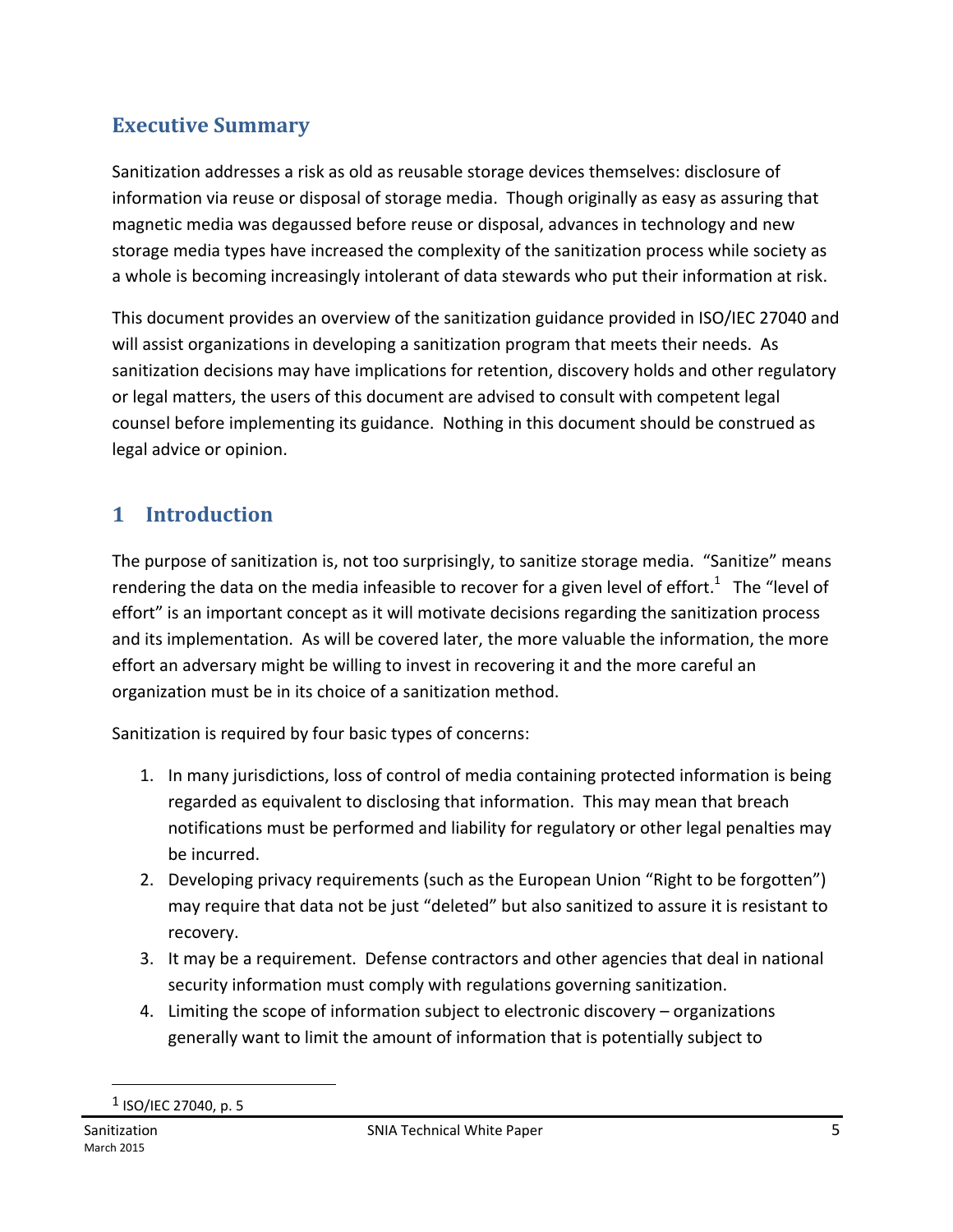electronic discovery requests. This may be accomplished by assuring that all data at end-of-life (including retention periods) and not subject to a current duty to preserve is sanitized. $2$ 

Whether, and how, these concerns apply to your organization is determined through consultation with competent legal counsel. As this is a rapidly developing area of law, this consultation should be regular and ongoing rather than a one-time occurrence.

This whitepaper will primarily focus on disk-type media not because other storage types are less important or ISO/IEC 27040 lacks guidance for other media types but because readers will likely be more familiar with disk-type media. A sound grasp of sanitization concepts in the familiar disk-media context will prepare readers to successfully apply ISO/IEC 27040's guidance for other storage types.

## **1.1 History**

As noted earlier, sanitization is as old as reusable storage media. An early (1991) discussion of the problem revolved around "remanence" – "the residual information that remains on storage media after erasure."<sup>3</sup> Remanence recognized that operations intended to delete data (such as a file system delete operation) might leave recoverable parts of the data behind that could be recovered by an interested party. Though the Trusted Computer System Evaluation Criteria (TCSEC) has been superseded, this document is the source for much of the terminology for sanitization methods.

An influential study of how data could be reconstructed from its remanence and effective methods for accomplishing sanitization was conducted by Peter Gutmann in 1993. $4$  Gutmann also described sophisticated laboratory-style data recovery methods such as magnetic force microscopy and developed the Gutmann algorithm for sanitizing media that provided assurance against them. This method of overwriting multiple times with varying data patterns became the recommended guidance for many sanitization products and was incorporated in mandatory guidance such as the 1995 version of the NISP Operating Manual or DoD 5220.22-M. However, as noted in an epilogue to his original paper, later technological developments have modified the need for multiple overwrites in many cases.

<sup>&</sup>lt;sup>2</sup> As noted earlier, sanitization goes beyond simple deletion and includes resistance to some level of effort.

<sup>3</sup> Trusted Computer System Evaluation Criteria *A Guide to Understanding Data Remanence in Automated Information Systems*, the "forest green" book. http://fas.org/irp/nsa/rainbow/tg025-2.htm Accessed 30 January, 2015

<sup>4</sup> Peter Gutmann, *Secure Deletion of Data from Magnetic and Solid-State Memory*. Sixth USENIX Security Symposium. https://www.cs.auckland.ac.nz/~pgut001/pubs/secure\_del.html with epilogue accessed 30January, 2015.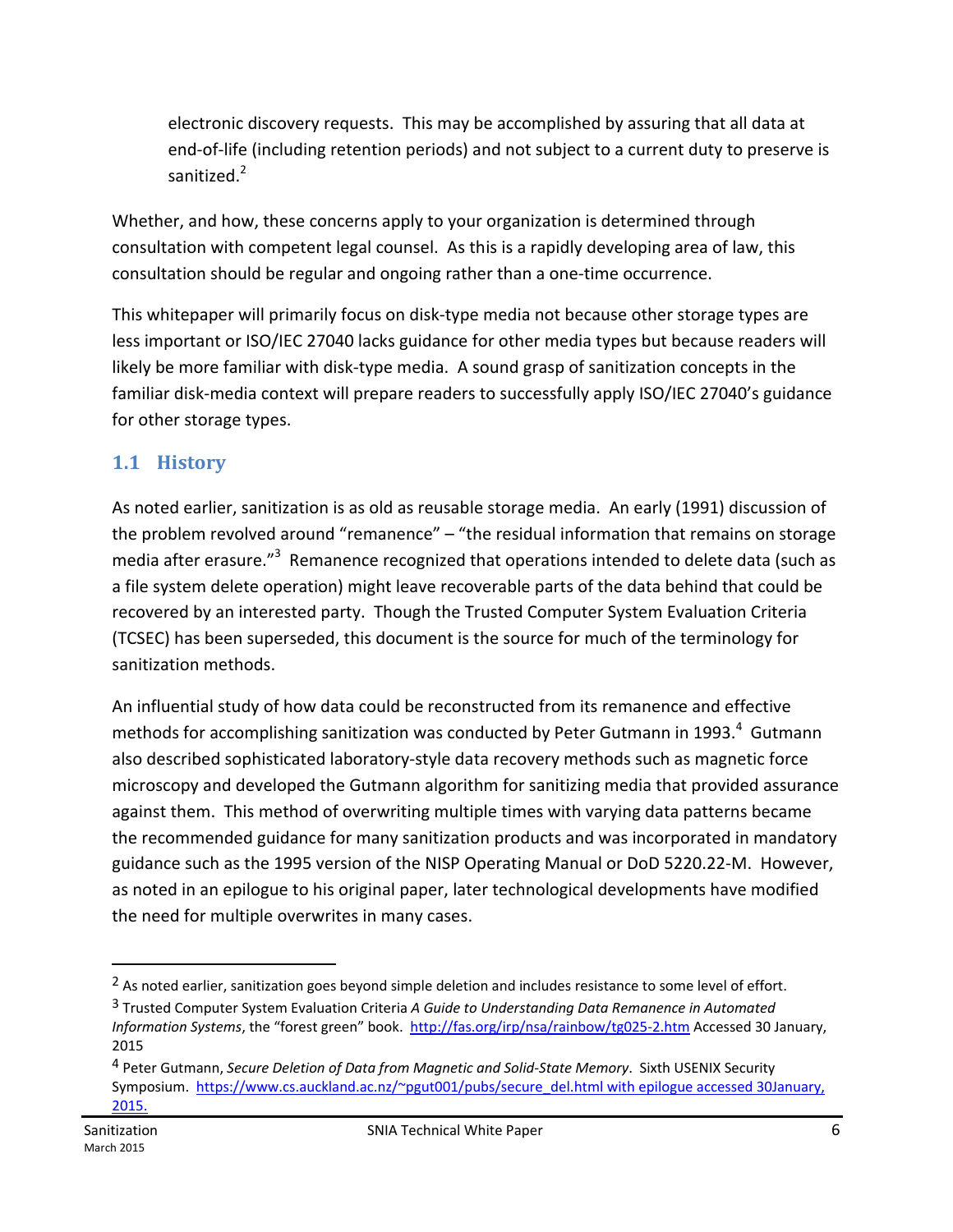Though sanitization was a concern for the national security and military establishments, the private sector and individuals had much less understanding of its requirements. This was graphically changed when Simpson Garfinkel purchased a large number of used disk drives and did a study of the data that was easily retrieved from them.<sup>5</sup> Garfinkel retrieved a trove of confidential data such as medical and financial records.

A major modern study of disk sanitization was conducted at the Center for Magnetic Recording Research (CMRR) at UCSD in 2007. $^6$  This study provides an excellent overview of the various requirements for sanitization, effective methods for sanitizing disk media and is notable for its coverage of the new device commands in modern drives that provide sanitization capability and also debunks a number of exaggerated claims regarding the ability to recover data from sanitized disk media. It is also notable for identifying the limitations of degaussing as a sanitization method due to the increasing use of solid-state memory for storage devices (and as performance-enhancing caches in magnetic storage devices).

NIST's Special Publication 800-88, *Guidelines for Media Sanitization* (newly revised in December of 2014) provides detailed guidance for sanitizing many forms of media ranging from disks to paper. Though its guidance is binding only on US federal agencies, it is an excellent resource for private sector organizations.

ISO/IEC 27040 provides extensive guidance for storage security in general and includes sanitization as a major topic. It's normative (i.e., describing what should be done) Annex A: *Media Sanitization* provides detailed guidance on how to properly sanitize many types of storage based on the risk profile of the organization.

## **1.2 Implement sanitization as a process**

Sanitization is not a one-off activity but rather should be implemented as a normal part of the information management process. A process implementation should also include appropriate proof of sanitation to both satisfy audit requirements and justify exclusion from electronic discovery requests (e.g., if user workstation disks are automatically sanitized within 30 days of termination of employment, no legal duty to preserve or produce information from Jane Doe's workstation would be created by a lawsuit filed 60 days after her termination<sup>7</sup>).

<sup>5</sup> Simpson Garfinkel and Abhi Shelat, *Remembrance of Data Passed: A Study of Disk Sanitization Practices*. IEEE Security & Privacy, January/February 2003. pp. 17-27.

<sup>6</sup> Gordon Hughes and Tom Coughlin, *Tutorial on Disk Drive Sanitization*, 2007. http://cmrr.ucsd.edu/people/Hughes/documents/DataSanitizationTutorial.pdf Accessed January 6, 2015

 $<sup>7</sup>$  This is an overly simplified example – if the organization reasonably expected the litigation to be filed earlier than</sup> 30 days after Jane's termination, a duty to preserve might already exist in advance of the lawsuit. This is the type of legal issue that mandates regular consultation with legal counsel on sanitization decisions and processes.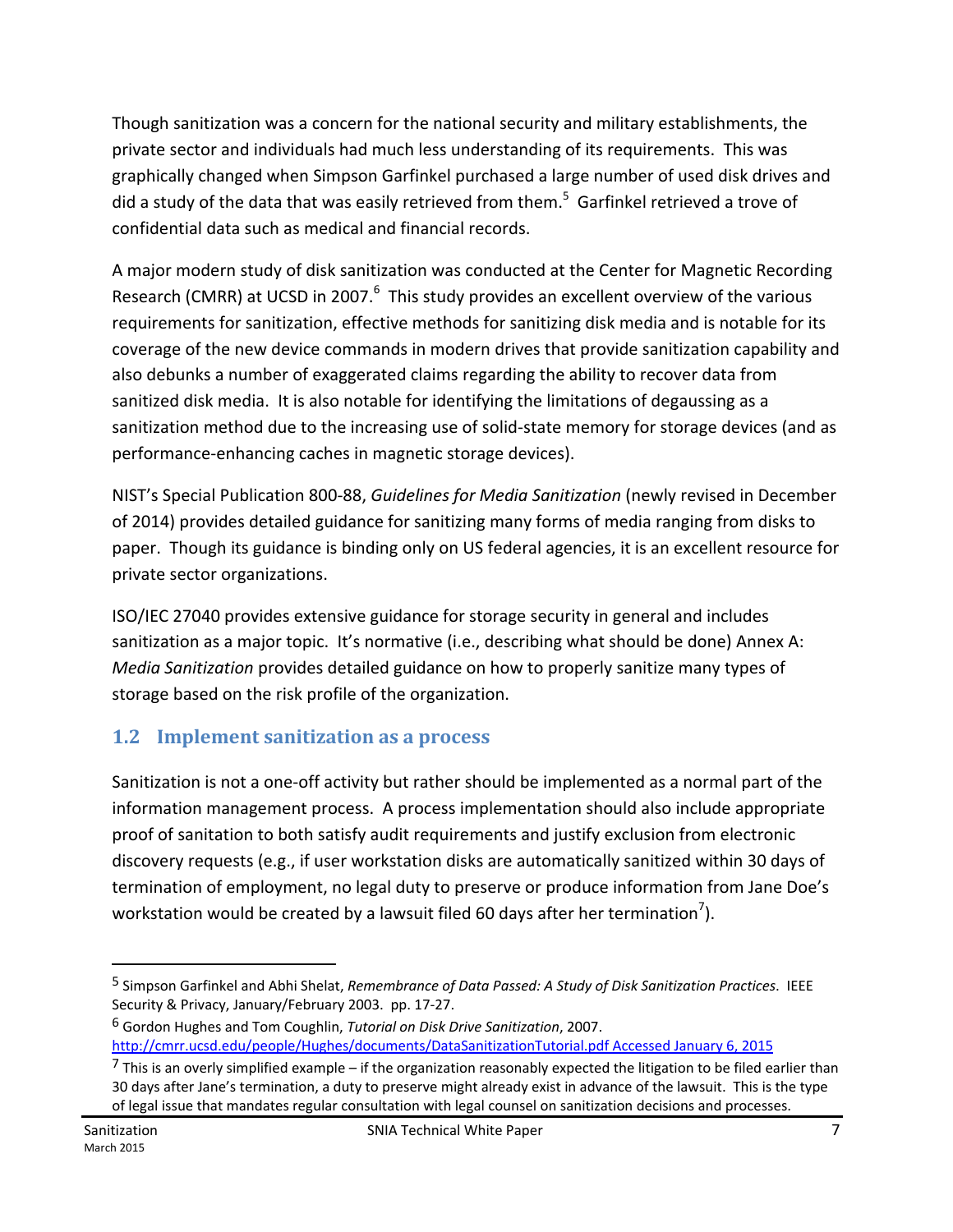#### **1.2.1 Legal Considerations**

As noted earlier, the sanitization process must comply with both retention periods (whether mandated by law, regulation or policy) and the duty to preserve. If a given type of information (e.g., executive email) must be retained for some period, then the sanitization process must exclude it until the retention period has expired.

Duty to preserve deals with the responsibility of a party to a litigation to preserve any information relevant to that litigation. Though there is a general good-faith acceptance that normal sanitization processes may destroy potentially relevant information, there is a requirement to suspend sanitization when the litigation is filed or even when a reasonable expectation of litigation arises. This implies that there should be a means for the organization's legal staff to request suspension of sanitization activities and for that suspension to be implemented in a timely fashion.

This is an active and developing area of law and regular consultation with legal counsel is required.

# **2 Methodology**

## **2.1 Considerations in choosing a methodology**

Choosing a sanitization methodology requires balancing the value of the information against the capabilities and intent of an adversary $^8$  as well as deciding on the desired final disposition of the media.

Valuing information can be a difficult process as most private sector organizations are not subject to the strict classification protocols of the national security establishment. Private sector organizations tend to think in terms of contractual, legal and regulatory mandates that require certain levels of protection for specific types of information (e.g., PCI DSS for payment card information, HIPAA for protected health information and privacy requirements for personally identifiable information). Information on new products, significant inventions, etc., also have a direct value that must be protected. Even when information is valued, the identification of storage media holding specific types of information can be difficult. In many cases, this state of affairs, unfortunately, requires sanitizing storage to a level appropriate to the most sensitive information it *might* contain.

<sup>8 &</sup>quot;Adversary" is used generically to represent anyone desiring illicit access to valuable information whether they are cybercriminals, operatives of a state-sponsored intelligence operation, cyber-activists, etc.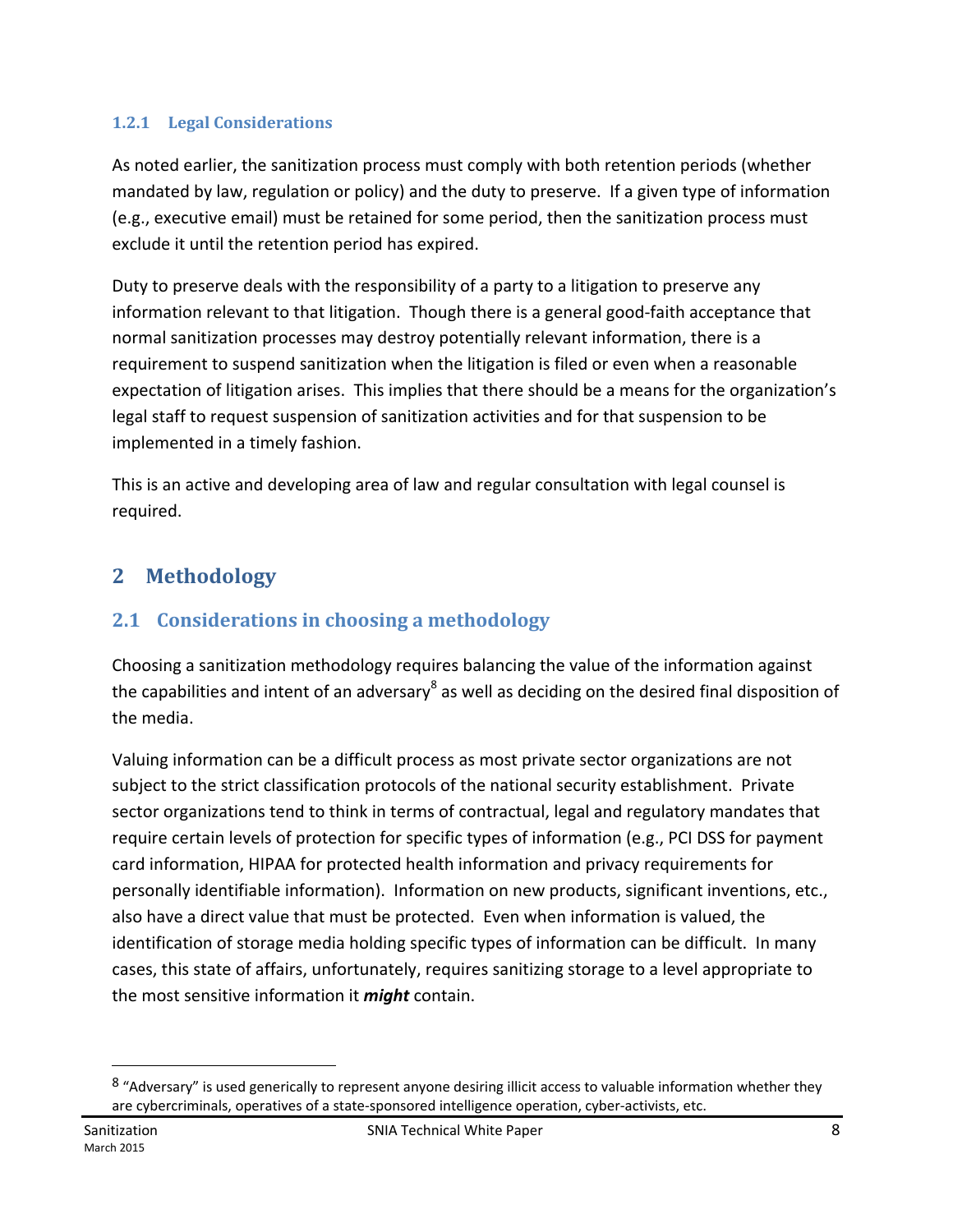Adversary intent and capability also vary. Cybercriminals seek to monetize pilfered payment card information either directly by making fraudulent purchases or indirectly by selling it to those who will make those purchases. Nation states may use pilfered intellectual property for competitive advantage. Capability can range from use of simple undelete utilities to modern forensic tools to techniques available only in a well-funded and equipped laboratory.

The importance of the final disposition of media revolves around whether the sanitized media will remain under organizational control or be sold, recycled<sup>9</sup>, returned to the vendor, etc.

Though there are many variables and their values may be nebulous, the choice of sanitization methodology revolves around two simple questions:

- 1. Will your organization retain control of the media after it is sanitized?
- 2. What level of technical capability do potential adversaries have?

#### **2.1.1 Retaining Control**

If the media will be reused within your organization, then its exposure to outside entities is limited. Your risk here is more on the lines of the curious employee or contractor rather than a cybercriminal gang with significant technical expertise and capability. In this case a less strenuous sanitization method would be appropriate.

On the other hand, if the sanitized media is leaving your control, you have no idea who may attempt to retrieve information. Used hard drives from a financial institution would likely attract the interest of cybercriminals hoping to recover payment card or other valuable financial information. Similarly, used media from a defense contractor would be of interest to nation states engaged in espionage.

A sometimes overlooked case involves media that is returned to a vendor under a warranty claim or service contract. This case is complicated by the possibility that the device may not be functional at the time it is returned.

Media leaving an organization's control should be subjected to a more stringent sanitization regimen.

#### **2.1.2 Adversary capability**

Attempts to recover data from sanitized media break down into two basic categories: logical methods and physical methods such as sophisticated laboratory attacks.

<sup>9</sup> Storage devices contain many useful materials (such as rare earth elements) that can be recovered by a suitably equipped recycling center.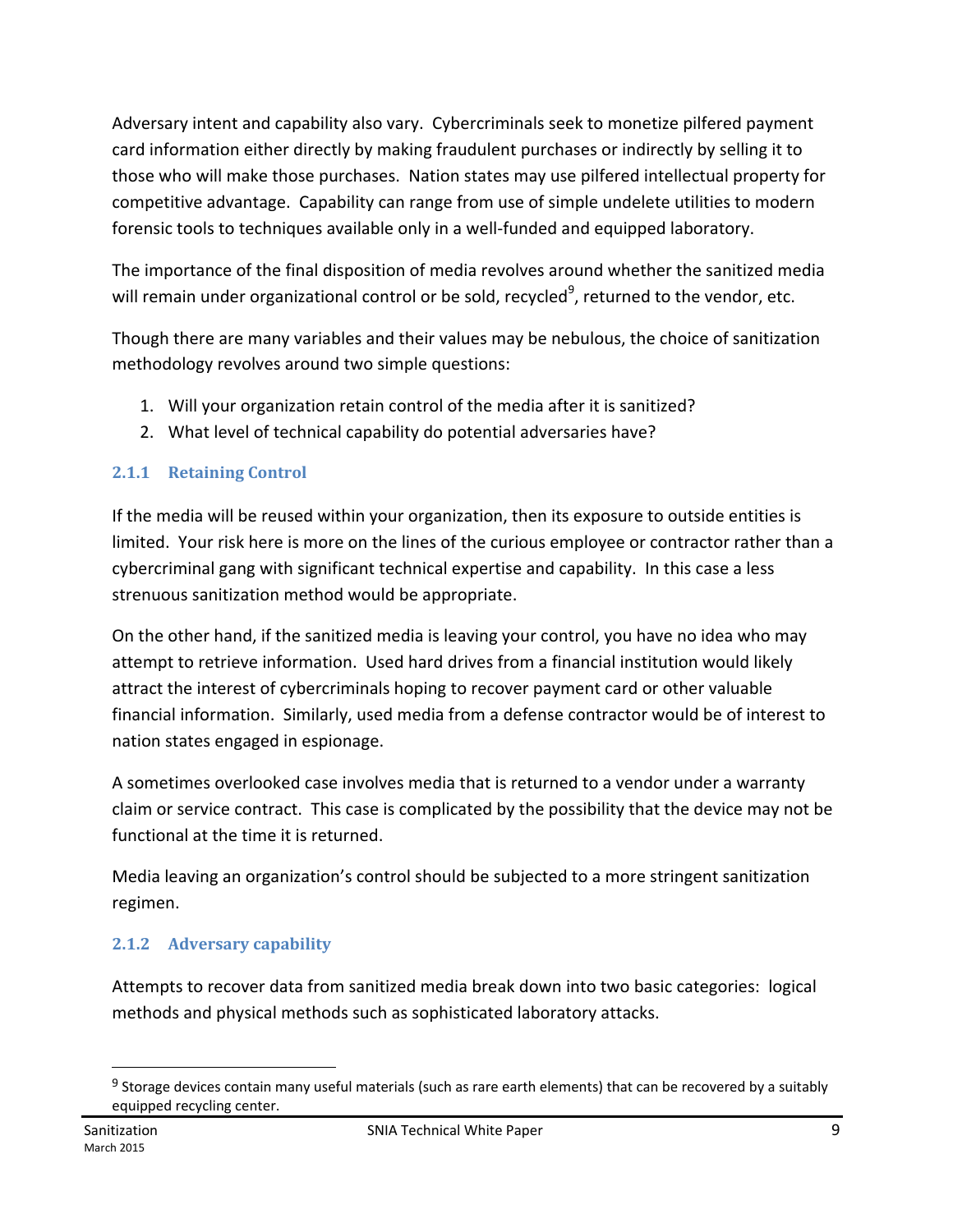Logical methods range from using a file undelete utility to common digital forensic tools. These tools are readily available and any adversary may be assumed to have access to them.

Physical methods are open ended and depend solely on the technical expertise of the adversary and the effort they are willing to expend. As noted earlier, Gutmann described the use of Magnetic Force Microscopy to retrieve data from magnetic disks (though this technique no longer works with modern drives). A modern example would be using laser drills to access the internal circuitry of a logic chip and a logic analyzer to decode its operation.<sup>10</sup> These potential attacks are particularly relevant to solid state storage where wear-leveling may leave significant information extant at hardware levels below the storage controller.

When adversary capability is high and the information is valuable enough to justify use of those advanced capabilities, the media should be subjected to the most stringent sanitization regimens.



#### **Figure 1: Levels of Virtualization in Storage Ecosystems**

<sup>10</sup> For a good overview of such laboratory attacks, see Chapter 16 of Ross Anderson's *Security Engineering: A Guide to Building Dependable Distributed Systems* (2nd ed). 2008.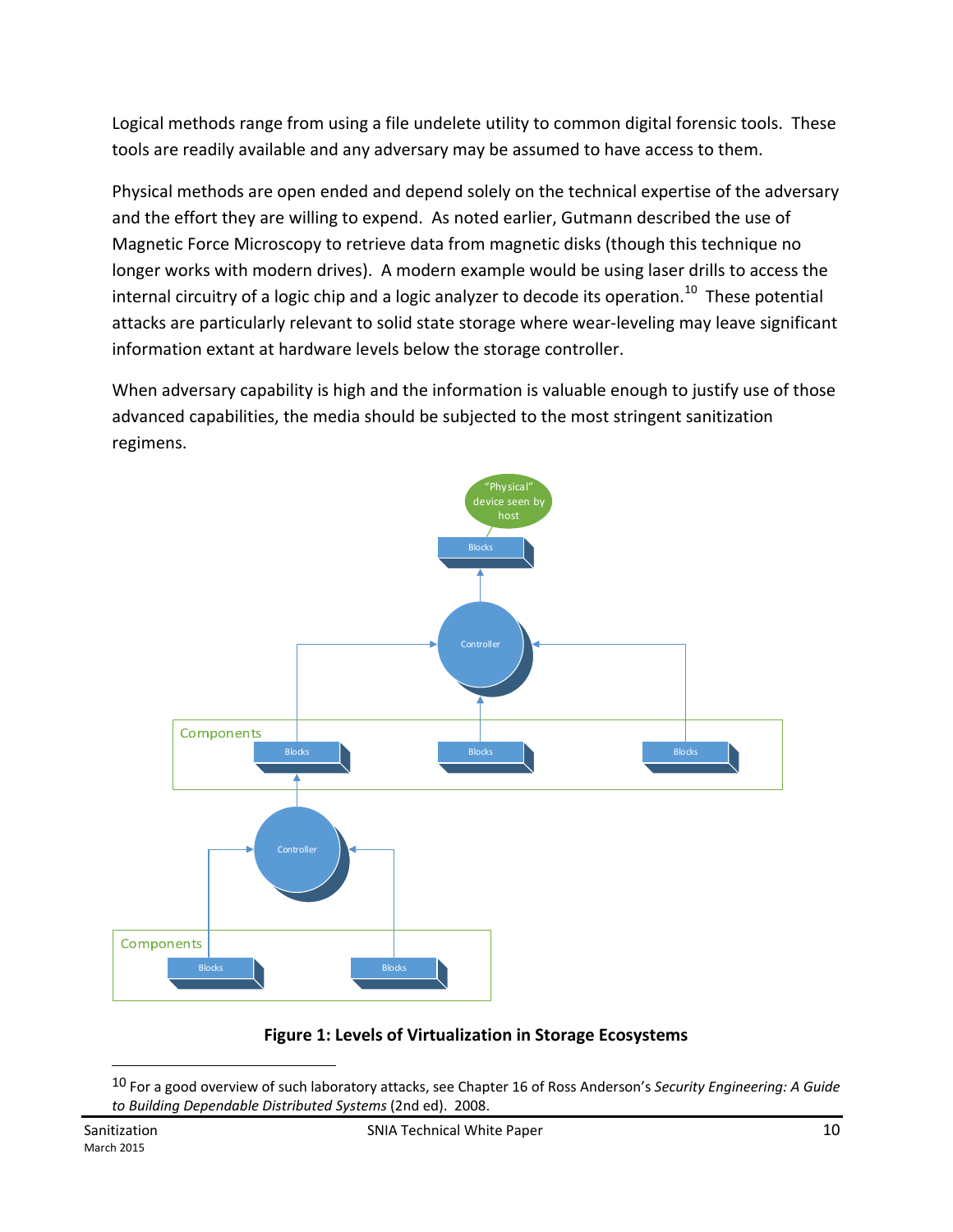## **2.2 Logical versus Media-Aligned Sanitization**

Modern storage ecosystems can be complex environments that implement several layers of virtualization in presenting what appears to be a disk device to a host. Looking at Figure 1, at the top are a collection of blocks presented to a host as a storage LUN. Below that is a controller which combines chunks of storage blocks (possibly from multiple independent devices) to create that LUN seen by the host. Perhaps one of those devices (the one on the left) is a solid state drive so the physical "device" is actually a virtual creation made up of a collection of blocks that are managed by a subsidiary controller (for purposes of wear-leveling, etc.).

Sanitization can be applied at any of these levels and ISO/IEC 27040 uses the terminology logical and media-aligned to differentiate between them. If one were to sanitize the virtual drive (the LUN), that would be an example of *logical* sanitization. If one were to identify the subsidiary devices used by the controller in creating the virtual drive and sanitize those, this would be *media-aligned sanitization*.

Logical sanitization is more commonly done because it is much easier to identify and access the virtual devices dedicated to a particular host than to parse out which chunks of storage on which physical drives contribute space to the higher level entity.

## **2.3 Terminology**

Sanitization methodologies fall into three general classes: clear, purge and destruct. Clear is the least stringent while destruct, not too surprisingly, is the most stringent. Clear and purge leave the media in a reusable state while destruct does not.

#### **2.3.1 Clear**

ISO/IEC 27040 defines clear as "sanitize using logical techniques on data in all user-addressable storage locations for protection against simple non-invasive data recovery techniques using the same interface available to the user". The clear operation is most often implemented using an overwriting process which fills every user-addressable block of the device with non-sensitive data (such as binary 0's). As noted earlier, on modern magnetic disks, a single overwrite pass is sufficient.

Clear is appropriate for media that must withstand logical attacks but will not be subject to physical attacks. This is basically due to the limitations inherent on only overwriting the useraddressable portions of the media as it excludes portions of the media that may be reserved and sections that may have been deleted from the usable space by sparing operations.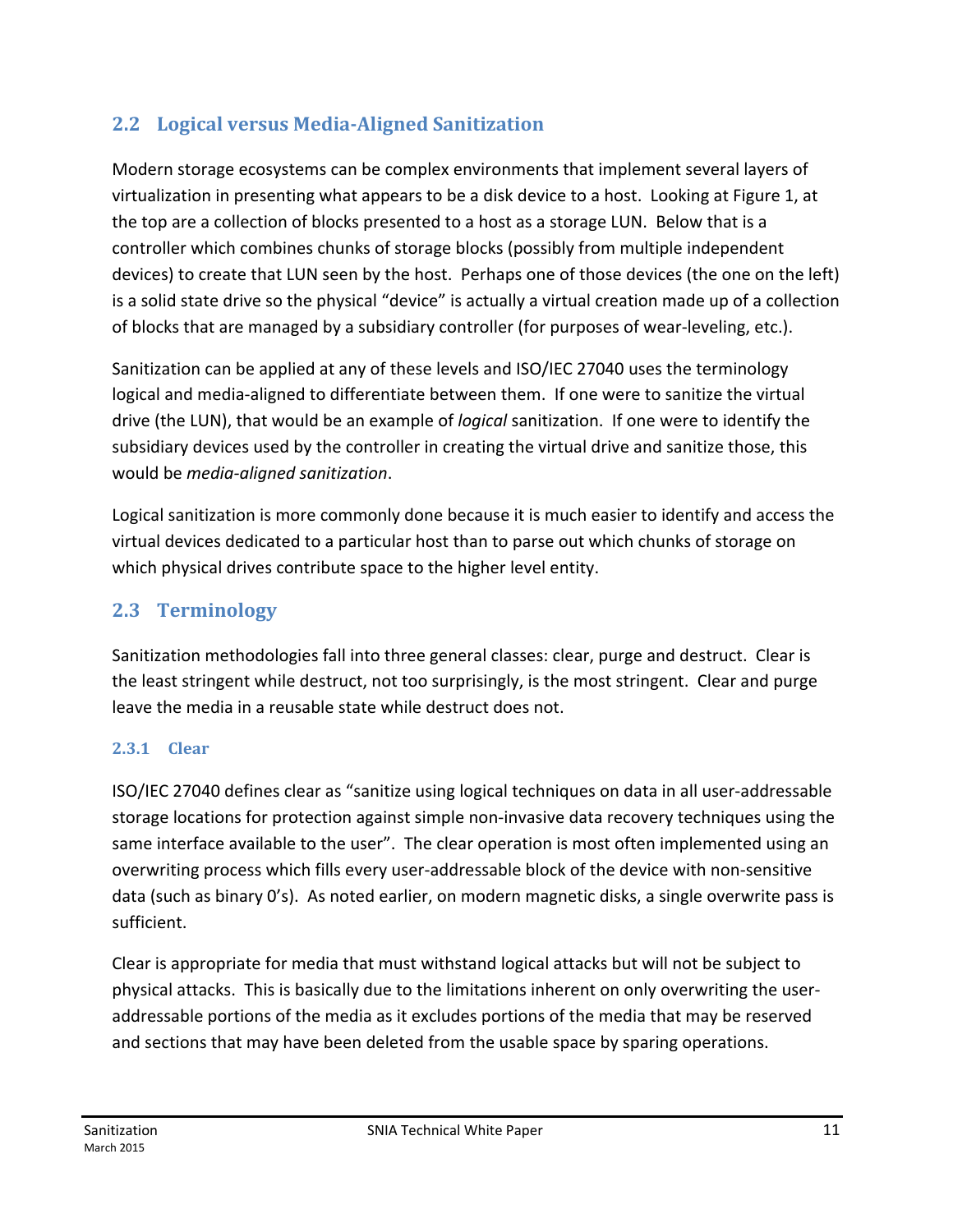A clear operation is also not appropriate for solid state drives as technological features such as wear leveling may transparently (at the host level) move logically accessible data to different physical locations while leaving the previous location's content intact.

Though it may seem a bit confusing, organizations may choose to use the device specific commands (or even cryptographic erase) normally considered as appropriate for purge operations (see below) to perform a clear. This is basically due to convenience as these techniques typically execute much faster than an overwriting process. To help avoid confusion, remember that these techniques can be used for clear operations as a *matter of convenience* while purge operations rely on them because of their increased *effectiveness*.

#### **2.3.2 Purge**

ISO/IEC 27040 defines purge as "sanitize using physical techniques that make recovery infeasible using state of the art laboratory techniques, *but which preserves the storage media in a potentially reusable state*". A significant characteristic of purge operations is that they sanitize both user-addressable and non-user-addressable storage locations. This may be accomplished using specialized device commands or degaussing (for magnetic media).

Purge operations are appropriate when the media will be passing out of organizational control (recycled, donated, resold) as the organization cannot be sure of what level of effort a potential adversary may devote to retrieving information potentially remaining on the media.

#### *Cryptographic erase*

As media has become larger and as new technologies such as solid-state storage have come into widespread use, organizations have sought to minimize the time required to perform sanitization even on devices having sanitization commands. The increasing use of encryption for data at rest has provided a very fast technique for cryptographic erasure. Cryptographic erasure basically involves destroying the encryption key for the data and thus forcing an adversary to conduct an attack against the cryptologic implementation in order to gain access to the sanitized data. Another advantage of cryptographic erase is its high granularity. For example, it is theoretically possible to cryptographically erase a single field in a database by encrypting it under a random key that is immediately sanitized.

Cryptographic erase may also be the only effective technique for sanitizing certain types of media (such as flash-based solid-state storage).

Though it sounds deceptively easy to implement and very attractive because of its speed, there are a number of critical requirements that must be met: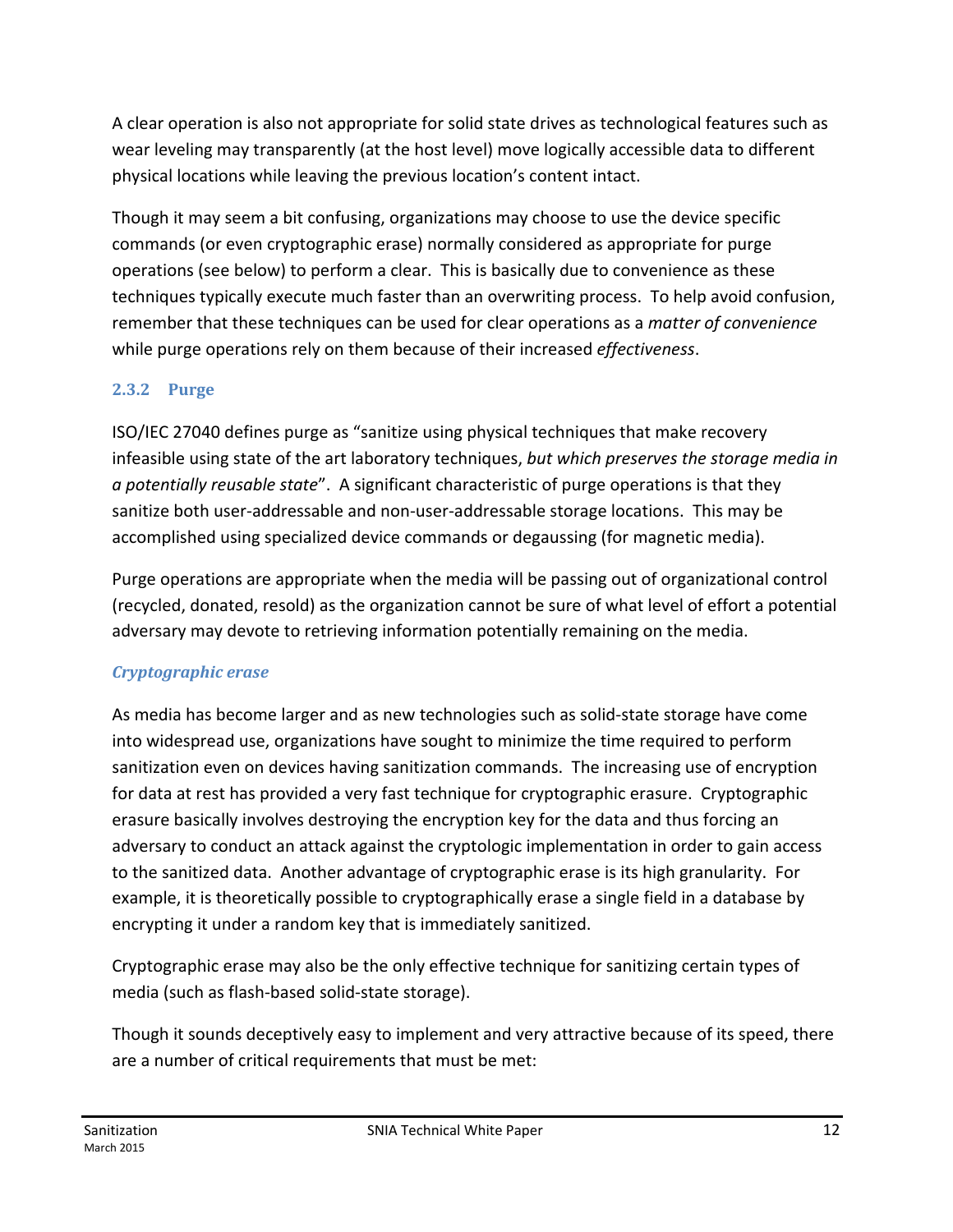Encryption must be applied before any data is written to the drive – this requirement assures that there is no data on the media in clear-text form.

High-pedigree encryption is required. This requires that the cryptographic algorithms themselves and their implementation must be reliable. This requirement is usually met by using only a well-vetted cryptographic implementation such as those that have met FIPS140-2 (or equivalent) certification. This is to assure that there are no weaknesses in the implementation that would make it easier for an adversary to access the encrypted information.

Effective key management is required. In order to conduct cryptographic erasure, *all* copies of the relevant key must be sanitized (including those in escrow or a centralized key management solution).<sup>11</sup>

Proof of encryption is required. In order for cryptographic erase to be accepted as a sanitization method, it must be reliably documented that the data was encrypted appropriately in the first place.

Meeting these requirements assures that a potential adversary must either mount a bruteforce attack on the encrypted data or find a weakness in the algorithm or its implementation (highly unlikely in a well-vetted implementation).

#### **2.3.3 Destruct**

ISO/IEC 27040 defines destruct as "sanitize using physical techniques that make recovery infeasible using state of the art laboratory techniques and *results in the subsequent inability to use the media for storage*." Destruct is commonly implemented by means such as incineration, shredding, etc.

Though it sounds deceptively simple (and possibly even fun), care must be taken in selecting an appropriate method to match the risk of data exposure. Field expedient means such as firing a bullet through a disk might preclude its being put back in a server to read the data but the damaged platters might still provide useful data to a well-funded and technically adept adversary.

Whatever method is chosen should also consider environmental impacts accruing to what is done with the media (e.g., landfill waste), possible toxic fumes produced during incineration, etc.

<sup>&</sup>lt;sup>11</sup> For further information, please refer to the whitepaper in this series: Encryption/Key Management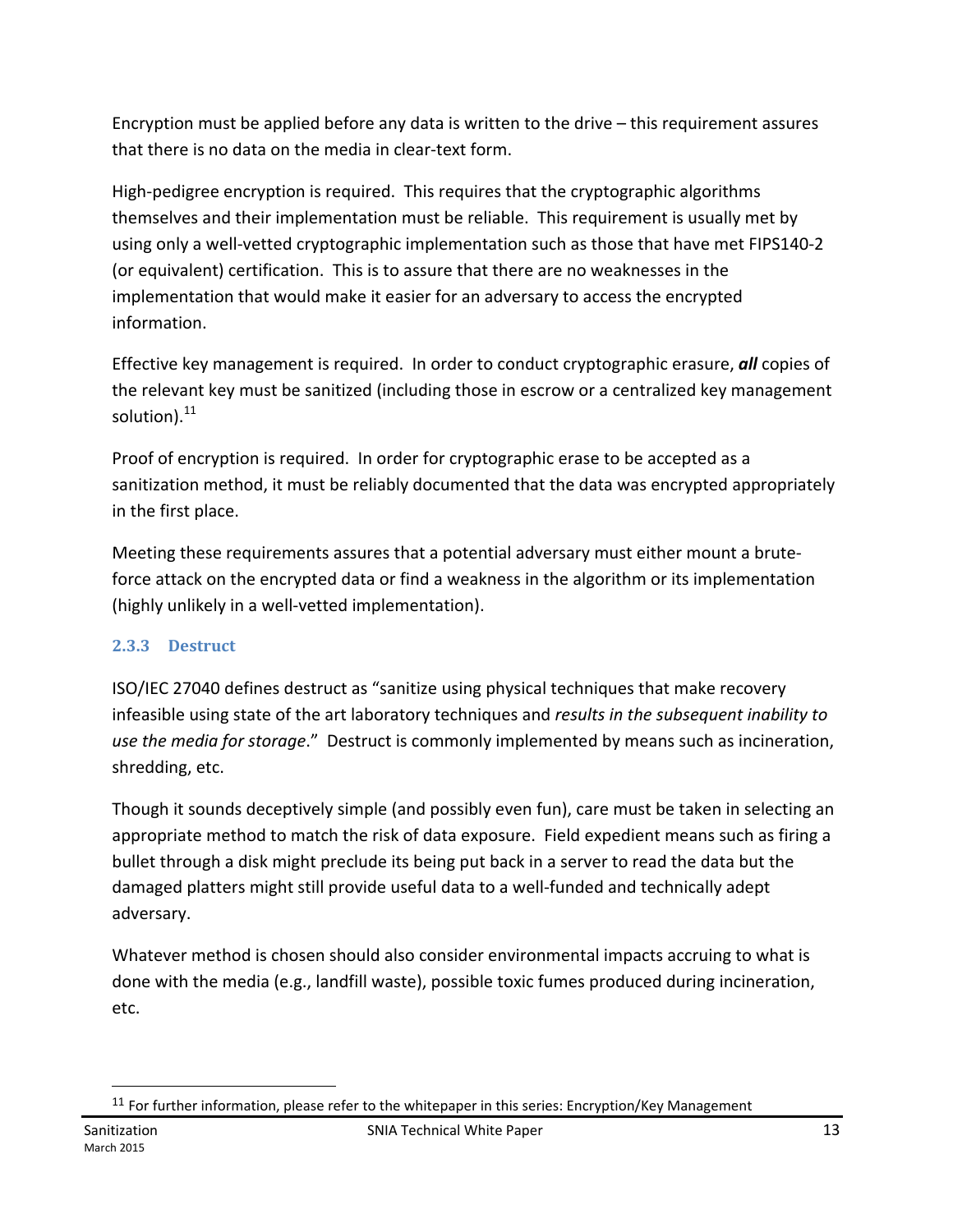#### **2.3.4 Summary**

Selecting a sanitization method, like many other decisions in information security, is based on risk. Table 1 provides a concise summary of where each method is appropriate.

| <b>Method</b> | <b>Media End State</b>      | <b>Adversarial Risk Level</b> |
|---------------|-----------------------------|-------------------------------|
| Clear         | Reusable                    | Low-Medium                    |
| Purge         | <b>Potentially Reusable</b> | High                          |
| Destruct      | Not Reusable                | Very High                     |

|  |  |  | Table 1 Method vs. Adversarial Risk |
|--|--|--|-------------------------------------|
|--|--|--|-------------------------------------|

Adversarial risk reflects media exposure (under/out of organization control), content information value and adversary capability.

Once the appropriate method has been identified, *Annex A* of ISO/IEC 27040 provides guidance in choosing the appropriate technique for a specific type of media.

## **3 Conclusion**

Sanitization is a critical component of information lifecycle management to assure that information is not inadvertently disclosed when storage is reused, recycled or discarded. ISO/IEC 27040 provides extensive guidance in selecting methods and techniques for many types of storage based on the risk profile of the organization.

#### **4 Acknowledgments**

#### **4.1 About the Author**

Richard Austin has worked in the IT industry for over 35 years in positions ranging from software developer to security architect. He is currently employed as a security architect in the Technology Office of HP Cyber Security. He is a senior member of both the IEEE and ACM and also holds the CISSP certification. In addition to active participation in SNIA's Security Technical Working Group, he participates in international standardization activities through INCITS/CS1.